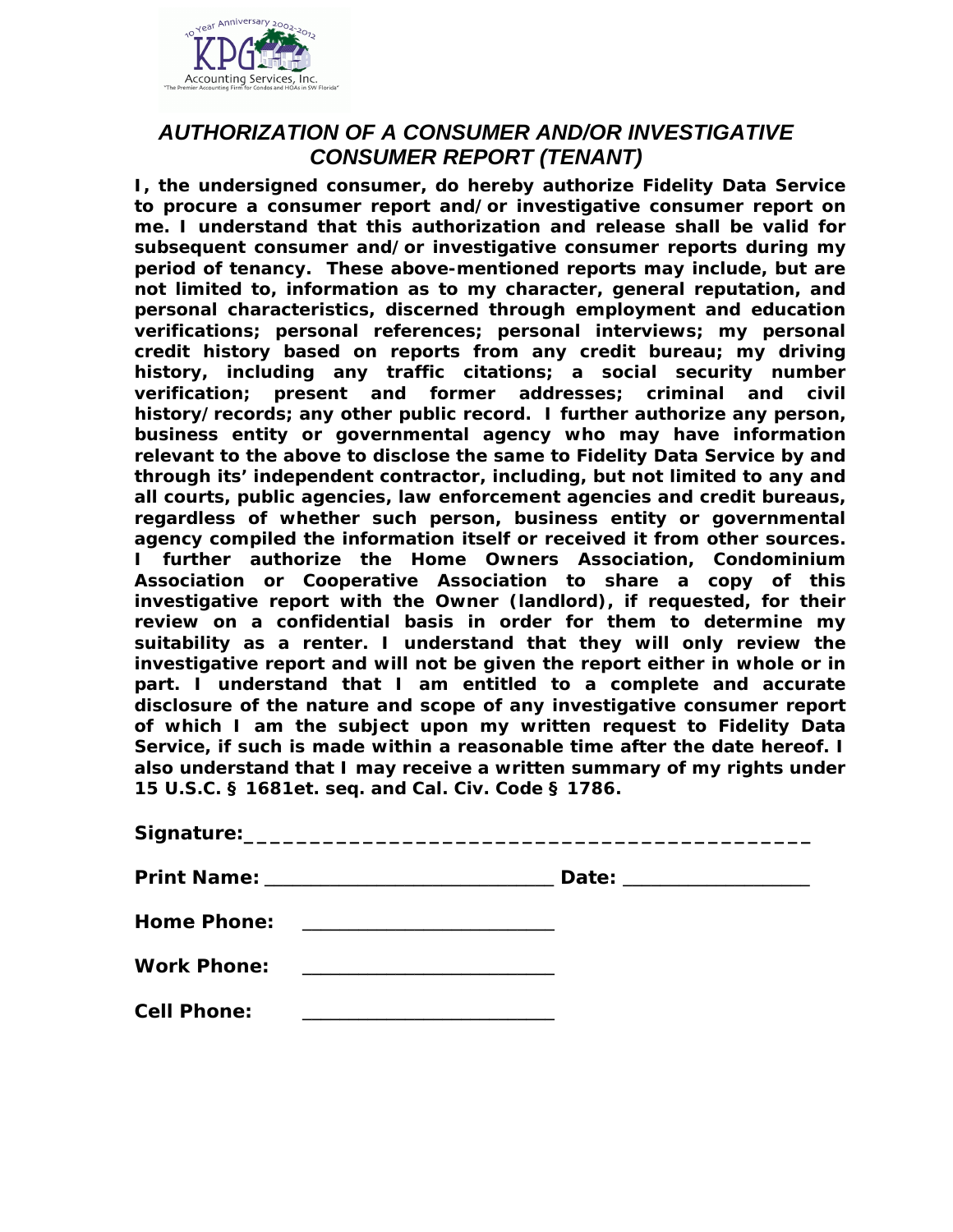## **IDENTIFYING INFORMATION FOR CONSUMER REPORTING AGENCY**

## **(PLEASE PRINT OR TYPE)**

| <b>SOCIAL SECURITY NUMBER</b>                                                                                            |                   | <b>DRIVER'S LICENSE NUMBER &amp; STATE</b> |
|--------------------------------------------------------------------------------------------------------------------------|-------------------|--------------------------------------------|
| <b>DATE OF BIRTH*</b>                                                                                                    | GENDER* (M or F)  |                                            |
| <b>LAST NAME</b>                                                                                                         | <b>FIRST NAME</b> | <b>MIDDLE NAME</b>                         |
| OTHER NAMES USED (alias, maiden, nickname)                                                                               |                   |                                            |
| <b>YEARS USED __________</b>                                                                                             |                   |                                            |
| <b>CURRENT STREET ADDRESS</b>                                                                                            |                   |                                            |
| <b>CITY</b><br><b>STATE</b>                                                                                              |                   | <b>ZIP</b>                                 |
|                                                                                                                          |                   |                                            |
| PLEASE LIST ALL ADDRESSES FOR LAST SEVEN (7) YEARS<br>(If you need additional space please use the back of this<br>form) |                   |                                            |
| STREET/P.O. BOX                                                                                                          | <b>CITY</b>       | STATE ZIP                                  |
|                                                                                                                          |                   |                                            |
|                                                                                                                          |                   |                                            |
| STREET/P.O. BOX                                                                                                          | <b>CITY</b>       | STATE ZIP                                  |